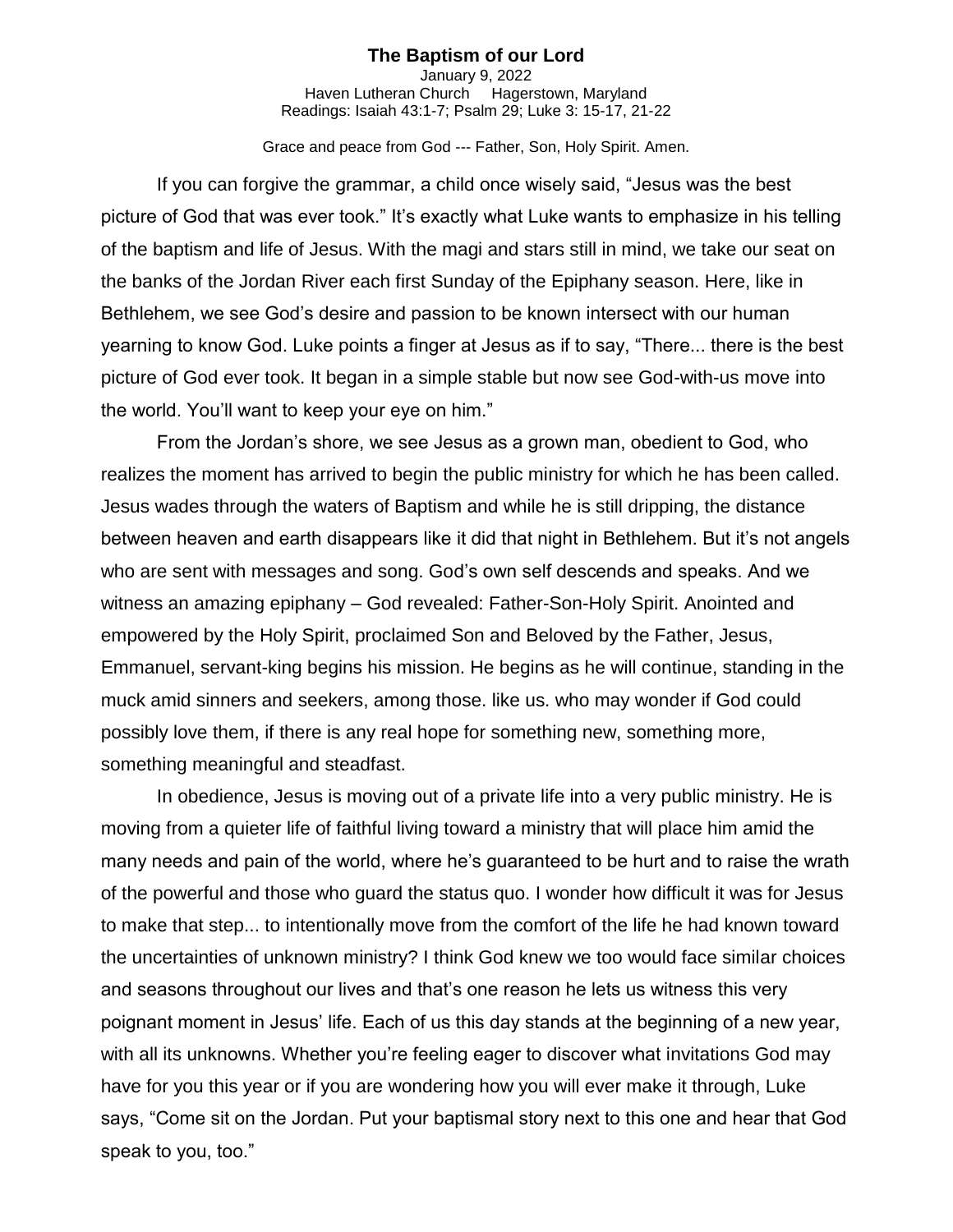The Cotton Patch Gospel is a retelling of the life of Jesus as if in a modern day, rural Georgia. It was made into a musical theater production, complete with country music composed by the late Harry Chapin. One of the characters is "God" who sits on a ladder on the stage, overlooking the action... In an early scene the actor playing Jesus rises from his baptismal immersion and looks up to God with hope and a little bit of anxiety in his eyes. But God soon puts his worries at ease, with a voice that could be heard in the theater lobby, "You are my boy, Jesus. [I love you.] I am so proud of you!" Maybe we should haul a ladder into the church when we have a baptism because something similar happens between God and us in our own baptisms. As water and grace pour over our heads, the Lord exclaims: "This one is mine! I see my image in her! Don't you see my resemblance in him? And here's my Spirit to sustain and guide them as they go about doing my work." We stop by the Jordan river each year at this time to see Jesus baptized and to be reminded --- we are God's very own daughters and sons, that is who we are first and foremost, called by name and claimed forever by the grace and love of God who says, "Do you see that child of mine? I'm so proud of her. I'm so proud of him. Not perfect, but mine for always."<sup>1</sup>

And there's something else we're to remember as we come to the Jordan today. Like Jesus, our baptism not only confirms *whose* we are but also what we are to be about. We have been made part of God's huge family and we've been commissioned into the family business of loving and redeeming the world and serving others in God's name. Christianity is not a solo venture. We participate in a movement in which we need one another to continue Jesus' saving work.

Rev. Dr. Fred Craddock tells of serving as pastor in a little community in southwest Oklahoma named Custer City. Its population was around 450 but it had four churches all about the same size. The attendance at each of them rose and fell according to the weather and whether it was time to harvest the crops.

But the best and most consistent attendance each Sunday in town was at the little café where all the pickup trucks were parked and most all of the men were inside discussing the weather and the cattle and the crops, while their wives and children were in one of the four churches. Once in a while one would be coerced by a wife or child to attend one of the churches but the "congregation" at the café remained biggest. They were not bad men. Indeed, they were good men, family men, hardworking men. The patron saint of the group at the café was Frank. Frank was in his seventies when Fred met him. He was a good, strong man, a pioneer, a rancher, a farmer, and a cattleman. He had been born in a sod house and he had prospered. "Ha!" the men at the café would say, "Old Frank will never go to church."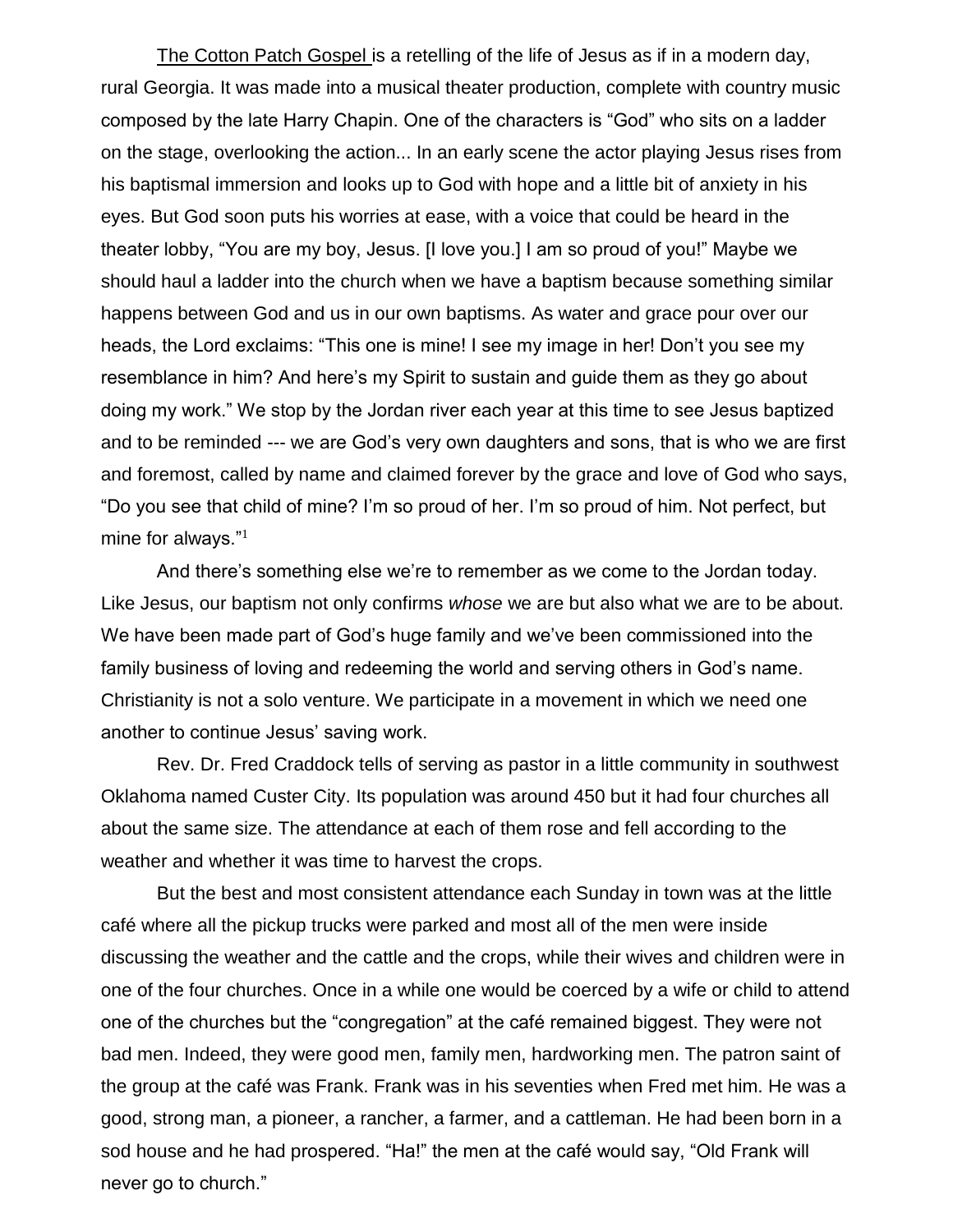One day Frank met Pastor Fred on the street, and he knew Fred was a preacher. But it was not Fred's custom to accost people in the name of Jesus, so he just shook Frank's hand and visited with him. Then Frank took the offensive, "I work hard and I take care of my family and I mind my own business." That was his creed and as far as he was concerned, everything else is fluff. He was telling the pastor, "Leave me alone; I'm not a prospect."

So the pastor did not bother Frank. Which is why he, the church, the men at the café and the whole town were absolutely befuzzled when old Frank, 76 years old, presented himself one Sunday morning for baptism. Fred baptized him. Some thought Frank must be sick; he must be scared about meeting his maker. Some said "He must have heart trouble, going up to be baptized. I never thought old Frank would do that" There were all kinds of stories. But this is what Frank told the pastor the day after his baptism. Fred said, "Frank, do you remember that little saying you used to give me so much? 'I work hard, I take care of my family, and I mind my own business.'?"

He said, "Yeah, I remember. I said that a lot."

"Do you still say that?" Fred asked.

"Yes," Frank said.

"Then what's the difference?" Fred asked.

Frank answered, "I didn't know then what my business was."

Frank discovered what his business was. It was to serve God by caring for others and to be part of a community of Jesus' disciples who do just that. $2$ 

It's the business of everyone who God has called by name and claimed in love forever. We see that in Jesus. He left the waters of his baptism to go where God led him and to do what God called him to do — heal, teach, feed, invite, include, forgive, love. It's the calling of our baptism, too. But also remember Children of God, commissioned servants of love not only get parts in God's mission but also the Holy Spirit to empower us for our ministry work. On this day as we get up from our place on Jordan's banks, our baptized Lord calls to us from the other shore: "Trust your baptism — You are loved. You are God's! You are gifted and ready! You have what you need to live and be God's light. And if you don't, the Holy Spirit will be on it!" Grab on to your "belovedness, my brothers and sisters. Hold on to the Word, Meal and one another and what do you say we get up from this river bank and get on with our disciple business. "I have called you by name. You are mine. Do not fear, when you pass through the waters, I will be with you and through the rivers, they shall not overwhelm you.... for I am with you," *(Is. 43: 2, 5a)* says the Lord.

Star of wonder, water of life -----

Word of God, Bread of light